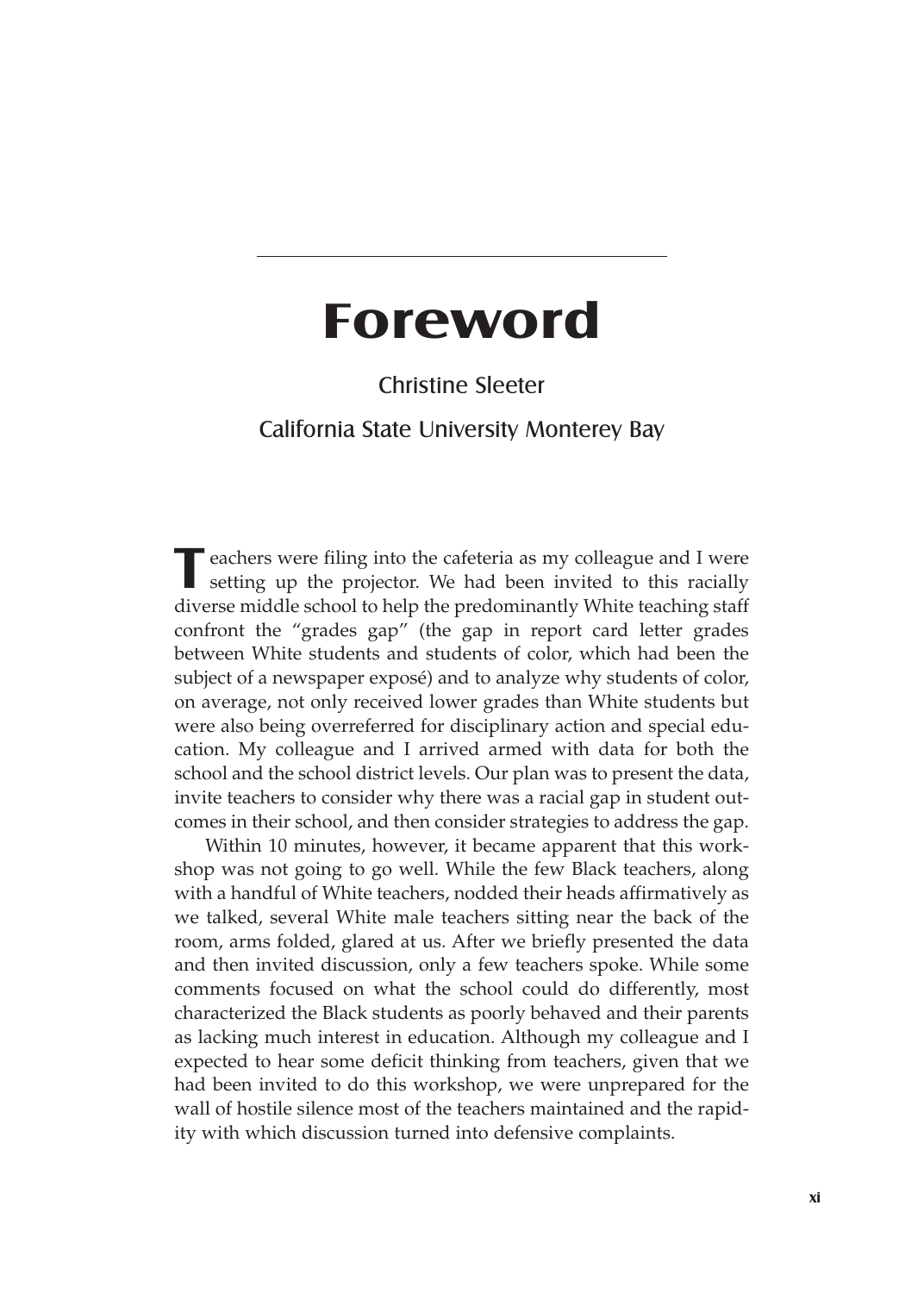How I wish that *Developing Critical Cultural Competence* by Cooper, He, and Levin had been available at that time! This story, which is true, repeats itself countless times, with minor variations. Not only have I found myself doing less-than-helpful professional development workshops, over the years, I have also read about and talked with many colleagues who have done the same. Although research on professional development for multicultural education confirms that short-term workshops, like the one discussed previously, are virtually useless and even counterproductive (McDiarmid, 1992), they continue to occur. This is probably largely because while many school leaders recognize diversity and equity problems within their schools and hear about "experts" who seem have solutions, lacking a strategy to engage teachers with core issues around difference and equity, school leaders hope that bringing in an expert will help. Too often missing, however, is a well-conceptualized approach for professional development for cross-cultural competence.

Research on professional development for multicultural education gives some clues about what does and does not make a positive difference. Professional development projects that are too broad, attempting to rework teachers' worldviews about issues such as race and justice, are often met with resistance and conflict, even if they are ongoing rather than single workshops (Leistyna, 2001; Sleeter, 1992). Inquiry-based professional development that includes critical reflection is much more likely to make an impact on teachers (El-Haj, 2003; Estrada, 2005; Jennings & Smith, 2002; Moss, 2001; Nieto, 2003; Sleeter, 2009). Community-based learning, which is quite underused, can be a powerful form of professional development (Fickel, 2005; Moll & González, 1994).

What would such professional development look like, especially if it is designed to prompt teachers to grapple with something as emotionally charged as race, racism, and gaps in student outcomes and school experiences? What might it look like if the professional development also addresses a range of forms of diversity including religion, gender equity, sexual orientation, and social class?

*Developing Critical Cultural Competence* shows what this kind of professional development looks like, and it provides the tools to make it happen. In this marvelous book, Cooper, He, and Levin lay out a system that begins with teachers unpacking diversity in their lives, and then moving outward to consider their students, their school, and the communities the school serves. The activities in this book, which the authors have used often and refined, are very well conceptualized to engage teachers in learning, thinking, and reflecting about what can